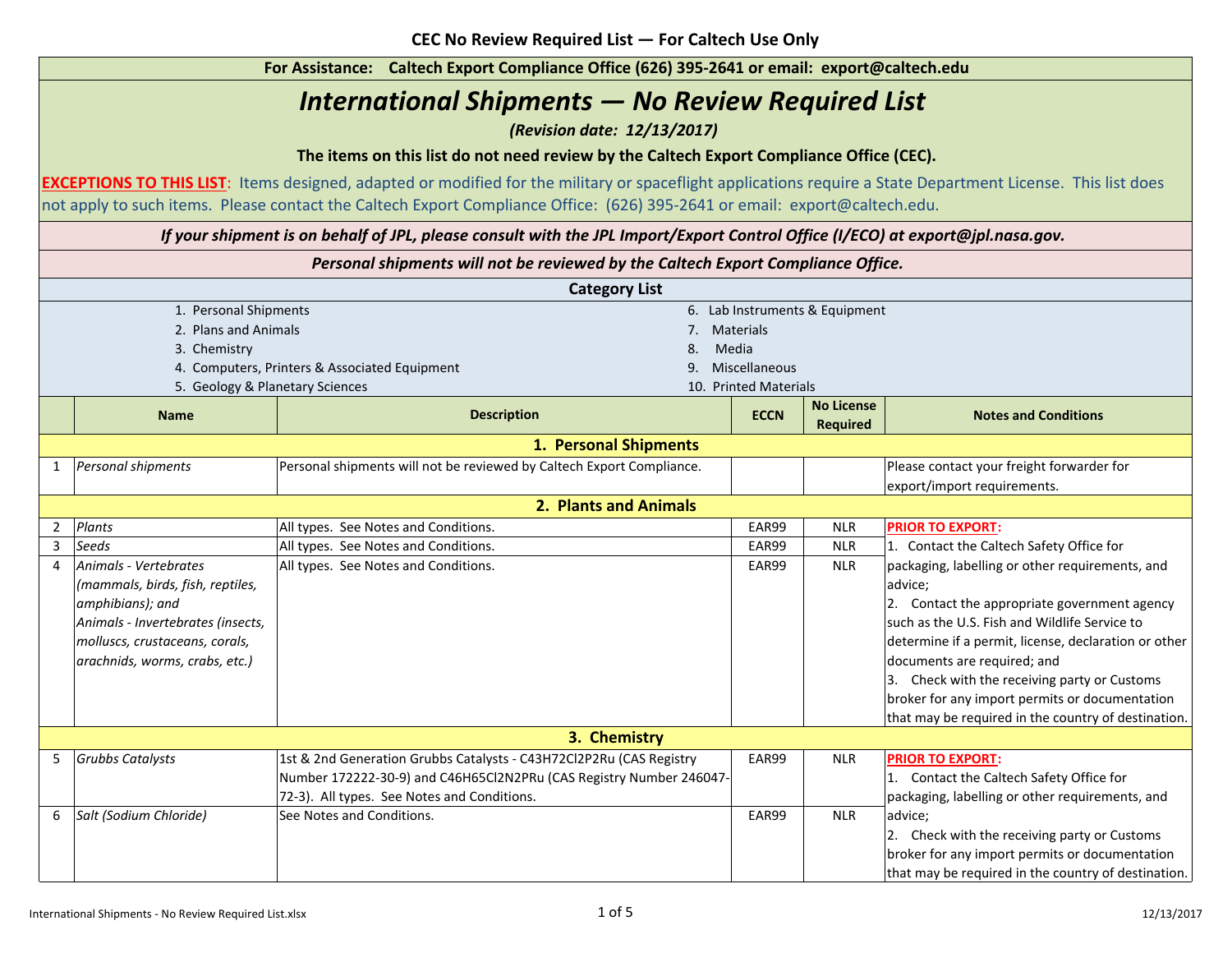|                                                 | <b>Name</b>                                           | <b>Description</b>                                                                                                             | <b>ECCN</b> | <b>No License</b><br>Required | <b>Notes and Conditions</b>                                                                                                           |  |
|-------------------------------------------------|-------------------------------------------------------|--------------------------------------------------------------------------------------------------------------------------------|-------------|-------------------------------|---------------------------------------------------------------------------------------------------------------------------------------|--|
| 4. Computers, Printers and Associated Equipment |                                                       |                                                                                                                                |             |                               |                                                                                                                                       |  |
| $\overline{7}$                                  | Adobe Acrobat (Professional,<br>Standard)             | Version 5; 5.05; 6; 7; 7.07; 8; 9; 10; 11. For additional Adobe products, see:<br>http://www.adobe.com/support/eccnmatrix.html | 5D992       | NLR*                          | *If export is to Cuba, Iran, North Korea, Sudan or<br>Syria a license is required. Please contact CEC.                                |  |
| 8                                               | Cables                                                | Cables -- except for items specially designed for the military or space<br>applications                                        | EAR99       | <b>NLR</b>                    |                                                                                                                                       |  |
|                                                 | <b>Computer Audio Speakers</b>                        |                                                                                                                                | EAR99       | <b>NLR</b>                    |                                                                                                                                       |  |
| 10                                              | Computer Keyboards                                    |                                                                                                                                | EAR99       | <b>NLR</b>                    |                                                                                                                                       |  |
| 11                                              | Computer Peripherals and<br><b>Accessories</b>        |                                                                                                                                | EAR99       | <b>NLR</b>                    |                                                                                                                                       |  |
| 12                                              | <b>Computer Printers</b>                              |                                                                                                                                | EAR99       | <b>NLR</b>                    |                                                                                                                                       |  |
| 13                                              | Cords                                                 |                                                                                                                                | EAR99       | <b>NLR</b>                    |                                                                                                                                       |  |
| 14                                              | Ink cartridges                                        |                                                                                                                                | EAR99       | <b>NLR</b>                    |                                                                                                                                       |  |
| 15                                              | iPad (All)                                            | For additional Apple products, see:<br>http://www.apple.com/legal/export.html                                                  | 5A992.c     | $NLR^*$                       | *If export is to Cuba, Iran, North Korea, Sudan or<br>Syria a license is required. Please contact CEC.                                |  |
| 16                                              | Laptop battery                                        |                                                                                                                                | EAR99       | <b>NLR</b>                    |                                                                                                                                       |  |
| 17                                              | Laptop Case                                           |                                                                                                                                | EAR99       | <b>NLR</b>                    |                                                                                                                                       |  |
| 18                                              | Laptop (Clean), Peripherals and<br><b>Accessories</b> |                                                                                                                                | 5A992.c     | $NLR^*$                       | *If export is to Cuba, Iran, North Korea, Sudan or<br>Syria a license is required. Please contact CEC.                                |  |
| 19                                              | Microsoft Office (All versions)                       | For additional Microsoft products, see:                                                                                        | 5D992.c     |                               | NLR* (CCAT:  *If export is to Cuba, Iran, North Korea, Sudan or                                                                       |  |
|                                                 |                                                       | http://www.microsoft.com/en-us/exporting/eccn.aspx                                                                             |             | G078310)                      | Syria a license is required. Please contact CEC.                                                                                      |  |
| 20                                              | <b>Computer Monitor</b>                               |                                                                                                                                | EAR99       | <b>NLR</b>                    |                                                                                                                                       |  |
| 21                                              | Windows XP                                            | Home Edition or Professional. For additional Microsoft products, see:                                                          | 5D992.c     |                               | NLR* (CCAT: * If export is to Cuba, Iran, North Korea, Sudan or                                                                       |  |
|                                                 |                                                       | http://www.microsoft.com/en-us/exporting/eccn.aspx                                                                             |             | G026821)                      | Syria a license is required. Please contact CEC.                                                                                      |  |
|                                                 |                                                       | 5. Geology and Planetary Sciences                                                                                              |             |                               |                                                                                                                                       |  |
| 22                                              | Mica                                                  |                                                                                                                                | EAR99       | <b>NLR</b>                    | An import permit may be required. Check with the<br>receiving party, appropriate government agency or<br>customs broker for guidance. |  |
| 23                                              | Minerals - Unprocessed and not<br>radioactive         | Unprocessed minerals and not radioactive.                                                                                      | EAR99       | <b>NLR</b>                    | An import permit may be required. Check with the<br>receiving party, appropriate government agency or<br>customs broker for guidance. |  |
| 24                                              | Rocks                                                 | All kinds and types                                                                                                            | EAR99       | <b>NLR</b>                    | An import permit may be required. Check with the<br>receiving party, appropriate government agency or<br>customs broker for guidance. |  |
| 25                                              | <b>Shells</b>                                         | All kinds and types                                                                                                            | EAR99       | <b>NLR</b>                    | An import permit may be required. Check with the<br>receiving party, appropriate government agency or<br>customs broker for guidance. |  |
| 26                                              | Soil                                                  | All kinds and types                                                                                                            | EAR99       | <b>NLR</b>                    | An import permit may be required. Check with the<br>receiving party, appropriate government agency or<br>customs broker for guidance. |  |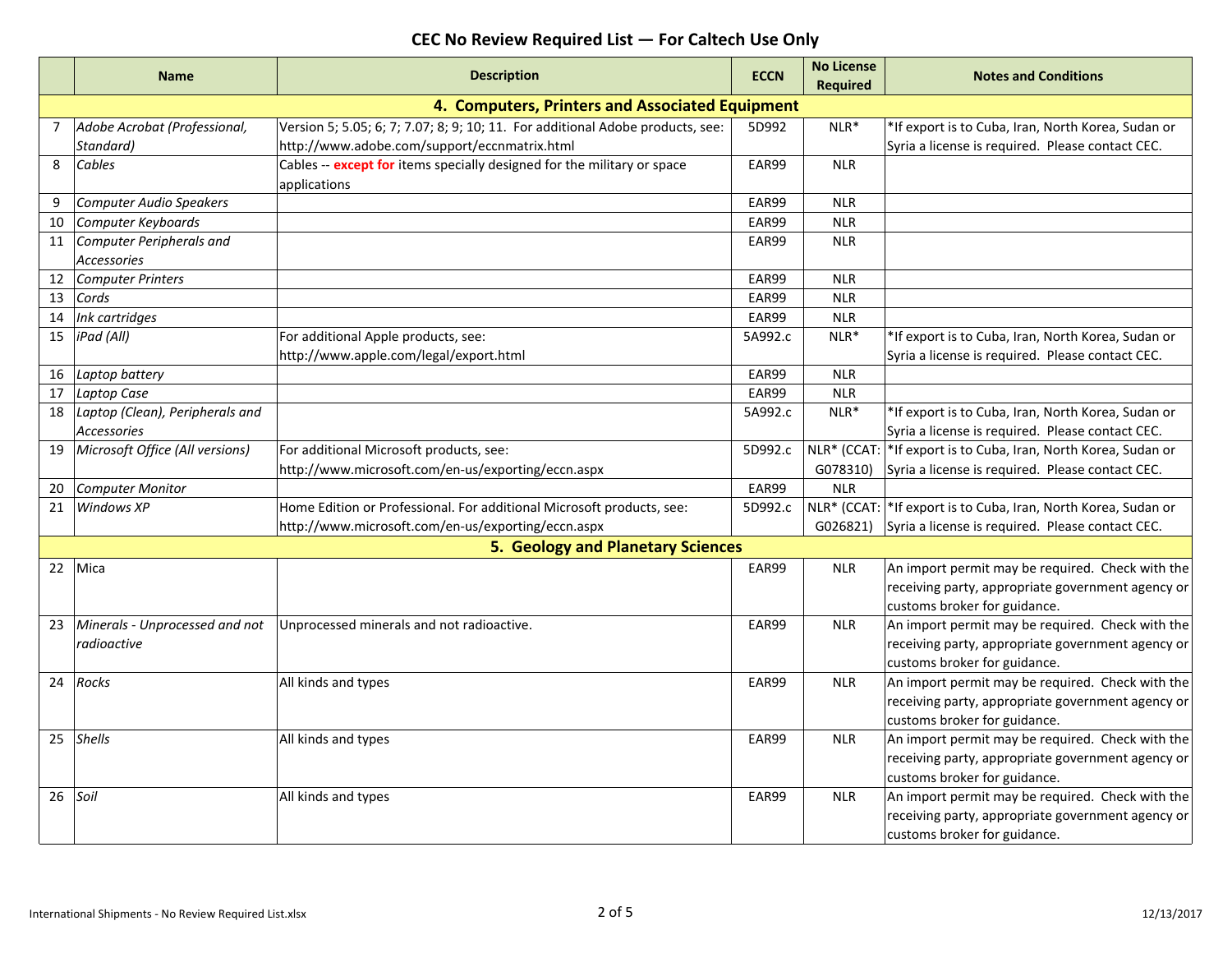|    | <b>Name</b>                    |                                                                          |             | <b>No License</b> |                                                   |
|----|--------------------------------|--------------------------------------------------------------------------|-------------|-------------------|---------------------------------------------------|
|    |                                | <b>Description</b>                                                       | <b>ECCN</b> | <b>Required</b>   | <b>Notes and Conditions</b>                       |
|    | 27 Zeolites                    |                                                                          | EAR99       | <b>NLR</b>        | An import permit may be required. Check with the  |
|    |                                |                                                                          |             |                   | receiving party, appropriate government agency or |
|    |                                |                                                                          |             |                   | customs broker for guidance.                      |
|    |                                | 6. Lab Instruments and Equipment                                         |             |                   |                                                   |
| 28 | <b>Animal Cages</b>            |                                                                          | EAR99       | <b>NLR</b>        |                                                   |
| 29 | <b>Balls</b>                   | Packing material                                                         | EAR99       | <b>NLR</b>        |                                                   |
| 30 | <b>Brazing Rods</b>            |                                                                          | EAR99       | <b>NLR</b>        |                                                   |
|    | 31 Carry Cases                 |                                                                          | EAR99       | <b>NLR</b>        |                                                   |
| 32 | Clamps                         |                                                                          | EAR99       | <b>NLR</b>        |                                                   |
| 33 | <b>Electrical tapes</b>        |                                                                          | EAR99       | <b>NLR</b>        |                                                   |
| 34 | Equipment racks                |                                                                          | EAR99       | <b>NLR</b>        |                                                   |
| 35 | Flashlights                    |                                                                          | EAR99       | <b>NLR</b>        |                                                   |
| 36 | Gels                           |                                                                          | EAR99       | <b>NLR</b>        |                                                   |
| 37 | Glassware                      |                                                                          | EAR99       | <b>NLR</b>        |                                                   |
| 38 | Glue                           |                                                                          | EAR99       | <b>NLR</b>        |                                                   |
| 39 | <b>Hand tools</b>              |                                                                          | EAR99       | <b>NLR</b>        |                                                   |
| 40 | <b>Heat Lamps</b>              |                                                                          | EAR99       | <b>NLR</b>        |                                                   |
| 41 | Lab bottles (empty)            |                                                                          | EAR99       | <b>NLR</b>        |                                                   |
| 42 | Light Bulbs                    |                                                                          | EAR99       | <b>NLR</b>        |                                                   |
| 43 | Micromanipulators              |                                                                          | EAR99       | <b>NLR</b>        |                                                   |
| 44 | Microscopes                    |                                                                          | EAR99       | <b>NLR</b>        |                                                   |
| 45 | Microscope slides - blank      |                                                                          | EAR99       | <b>NLR</b>        |                                                   |
|    | (empty)                        |                                                                          |             |                   |                                                   |
| 46 | <b>Neon Lamps</b>              |                                                                          | EAR99       | <b>NLR</b>        |                                                   |
| 47 | Oxygen                         | Oxygen canisters (Check with Caltech Safety Office)                      | EAR99       | <b>NLR</b>        | Check with Caltech Safety Office.                 |
| 48 | Power cords                    |                                                                          | EAR99       | <b>NLR</b>        |                                                   |
| 49 | Power supplies                 | Power supplies that are not high-power or high voltage direct current    | EAR99       | <b>NLR</b>        |                                                   |
|    |                                | power supplies.                                                          |             |                   |                                                   |
| 50 | Pulleys                        |                                                                          | EAR99       | <b>NLR</b>        |                                                   |
| 51 | Racks                          |                                                                          | EAR99       | <b>NLR</b>        |                                                   |
| 52 | Scales                         |                                                                          | EAR99       | <b>NLR</b>        |                                                   |
| 53 | Screws                         |                                                                          | EAR99       | <b>NLR</b>        |                                                   |
| 54 | Spatulas                       |                                                                          | EAR99       | <b>NLR</b>        |                                                   |
| 55 | Syringes                       |                                                                          | EAR99       | <b>NLR</b>        |                                                   |
|    | 56 Thermometers                | Thermometers not specifically designed, adapted or modified for space or | EAR99       | <b>NLR</b>        |                                                   |
|    |                                | military use                                                             |             |                   |                                                   |
|    | 57 Timers                      |                                                                          | EAR99       | NLR               |                                                   |
|    |                                | 7. Materials                                                             |             |                   |                                                   |
|    | 58 Filter - Absorptive Natural |                                                                          | EAR99       | NLR               |                                                   |
|    | <b>Density Filter</b>          |                                                                          |             |                   |                                                   |
|    | 59 Gold ribbon                 |                                                                          | EAR99       | $\sf NLR$         |                                                   |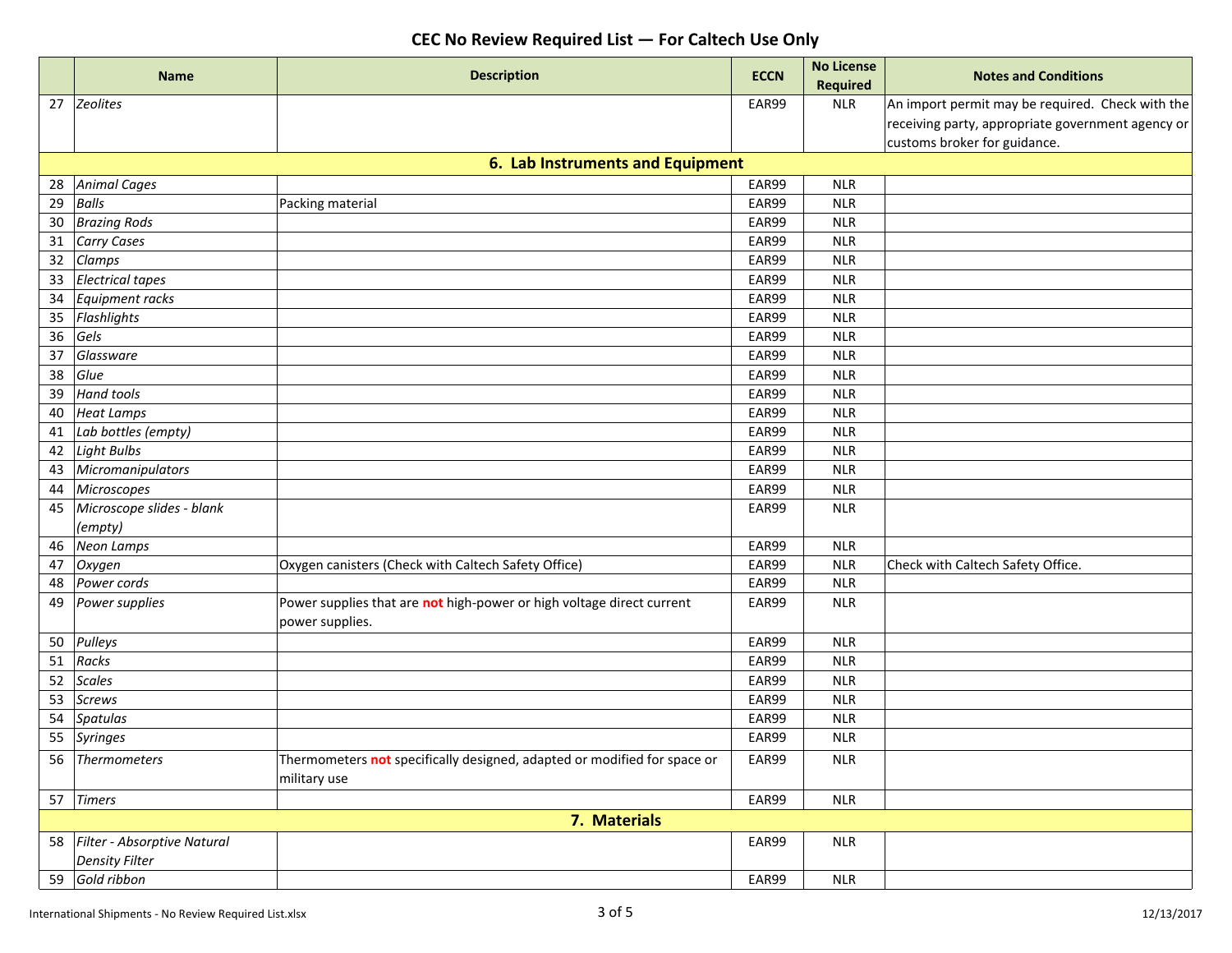|    | <b>Name</b>              | <b>Description</b>                                                       | <b>ECCN</b> | <b>No License</b> | <b>Notes and Conditions</b>                                     |
|----|--------------------------|--------------------------------------------------------------------------|-------------|-------------------|-----------------------------------------------------------------|
|    |                          |                                                                          |             | <b>Required</b>   |                                                                 |
| 60 | Rope                     |                                                                          | EAR99       | <b>NLR</b>        |                                                                 |
| 61 | Velcro                   |                                                                          | EAR99       | <b>NLR</b>        |                                                                 |
|    |                          | 8. Media                                                                 |             |                   |                                                                 |
| 62 | CDs (Blank)              | CDs with publicly available information or containing no data            | EAR99       | <b>NLR</b>        |                                                                 |
| 63 | <b>DVDs</b> (Blank)      | DVDs with publicly available information or containing no data           | EAR99       | <b>NLR</b>        |                                                                 |
| 64 | <b>Hard Drives</b>       | Hard Drives with publicly available information or containing no data    | EAR99       | <b>NLR</b>        |                                                                 |
| 65 | <b>Memory Devices</b>    | Memory devices with publicly available information or containing no data | EAR99       | <b>NLR</b>        |                                                                 |
|    |                          |                                                                          |             |                   |                                                                 |
| 66 | <b>Memory Sticks</b>     | Memory sticks with publicly available information or containing no data  | EAR99       | <b>NLR</b>        |                                                                 |
| 67 | <b>Zip Drives</b>        |                                                                          | EAR99       | <b>NLR</b>        |                                                                 |
|    |                          | 9. Miscellaneous                                                         |             |                   |                                                                 |
| 68 | <b>Alarm Clocks</b>      |                                                                          | EAR99       | <b>NLR</b>        |                                                                 |
| 69 | Aprons                   |                                                                          | EAR99       | <b>NLR</b>        |                                                                 |
| 70 | <b>Badge Holders</b>     |                                                                          | EAR99       | <b>NLR</b>        |                                                                 |
| 71 | <b>Calculators</b>       |                                                                          | EAR99       | <b>NLR</b>        |                                                                 |
| 72 | Caltech souvenirs and/or | i.e. Mugs, hats, t-shirts with Caltech logo                              | EAR99       | <b>NLR</b>        |                                                                 |
|    | paraphernalia            |                                                                          |             |                   |                                                                 |
| 73 | <b>Cardboard Boxes</b>   | Empty cardboard boxes                                                    | EAR99       | <b>NLR</b>        |                                                                 |
| 74 | Clothing                 |                                                                          | EAR99       | <b>NLR</b>        |                                                                 |
| 75 | <b>Dishes</b>            |                                                                          | EAR99       | <b>NLR</b>        |                                                                 |
| 76 | Flatware                 |                                                                          | EAR99       | <b>NLR</b>        |                                                                 |
| 77 | Food                     |                                                                          | EAR99       | <b>NLR</b>        |                                                                 |
| 78 | Furniture                |                                                                          | EAR99       | <b>NLR</b>        |                                                                 |
| 79 | <b>Household Goods</b>   |                                                                          | EAR99       | <b>NLR</b>        |                                                                 |
| 80 | iPhones (all)            | For additional Apple products, see:                                      | 5A992.c     | $NLR*$            | *If export is to Cuba, Iran, North Korea, Sudan or              |
|    |                          | http://www.apple.com/legal/export.html                                   |             |                   | Syria a license is required. Please contact CEC.                |
| 81 | iPods                    | Classic, nano, shuffle and parts and accessories. For additional Apple   | EAR99       | <b>NLR</b>        |                                                                 |
|    |                          | products, see: http://www.apple.com/legal/export.html                    |             |                   |                                                                 |
| 82 | iPods                    | Touch. For additional Apple products, see:                               | 5A992.c     |                   | NLR* (CCAT:  *If export is to Cuba, Iran, North Korea, Sudan or |
|    |                          | http://www.apple.com/legal/export.html                                   |             | G081158)          | Syria a license is required. Please contact CEC.                |
| 83 | <b>Microphones</b>       |                                                                          | EAR99       | <b>NLR</b>        |                                                                 |
| 84 | <b>Movie DVDs</b>        |                                                                          | EAR99       | <b>NLR</b>        |                                                                 |
| 85 | <b>MP3 Players</b>       |                                                                          | EAR99       | <b>NLR</b>        |                                                                 |
| 86 | Music CDs                |                                                                          | EAR99       | <b>NLR</b>        |                                                                 |
| 87 | <b>Office Supplies</b>   | e.g., paper clips, paper goods, blank CDs                                | EAR99       | <b>NLR</b>        |                                                                 |
|    | 88 Paintings             |                                                                          | EAR99       | <b>NLR</b>        |                                                                 |
| 89 | Phones                   |                                                                          | EAR99       | <b>NLR</b>        |                                                                 |
| 90 | <b>Picture Frames</b>    |                                                                          | EAR99       | <b>NLR</b>        |                                                                 |
|    | 91 Speakers              |                                                                          | EAR99       | <b>NLR</b>        |                                                                 |
|    | 92 Televisions           |                                                                          | EAR99       | <b>NLR</b>        |                                                                 |
|    | 93 Toys                  |                                                                          | EAR99       | <b>NLR</b>        |                                                                 |